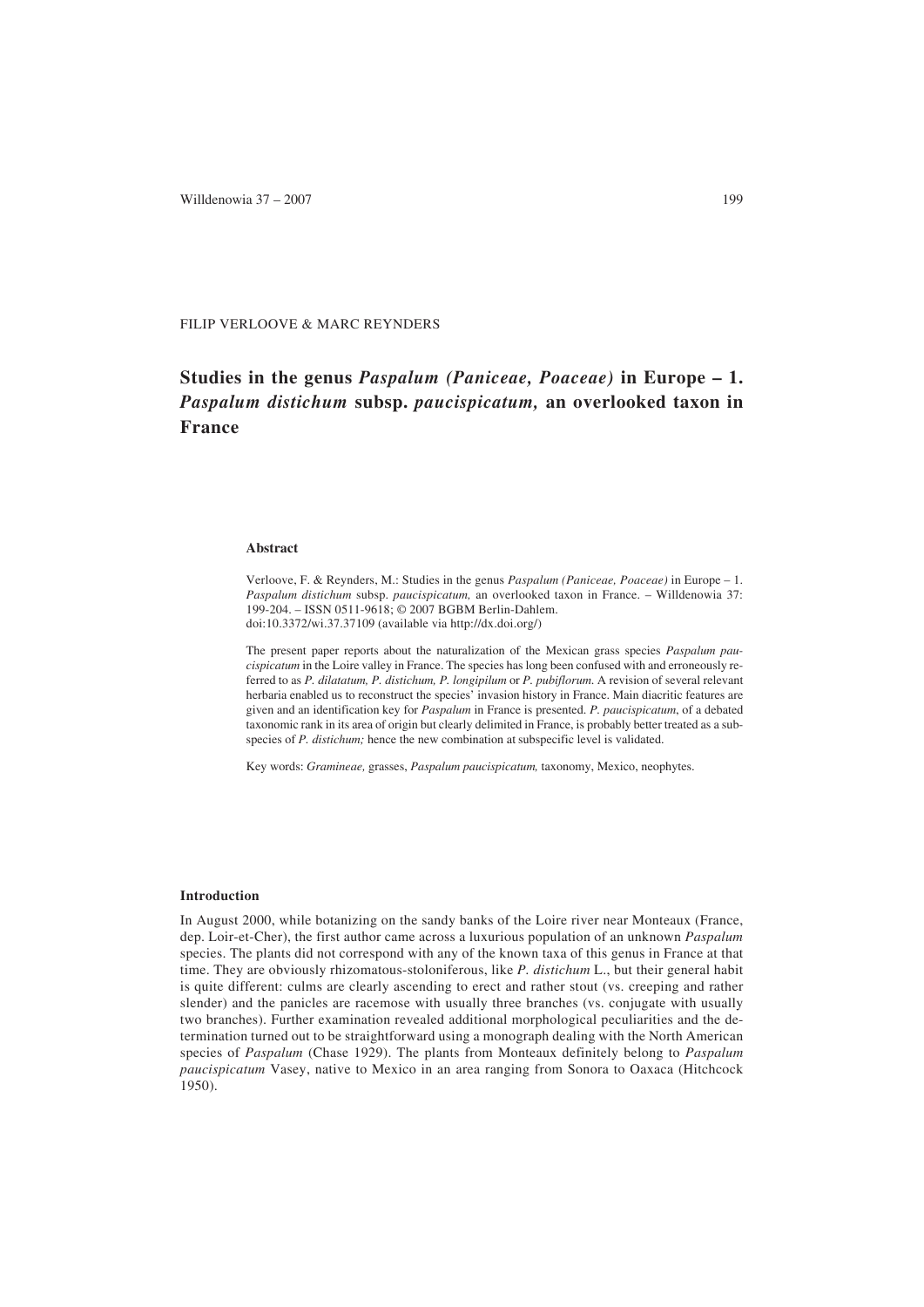

Fig. 1. *Paspalum distichum* subsp. *paucispicatum* – A: habit; B: node; C: leaf sheath with ligula; D, E: spikelets grouped pairwise. – Drawn by Marc Reynders after *Verloove 4489.*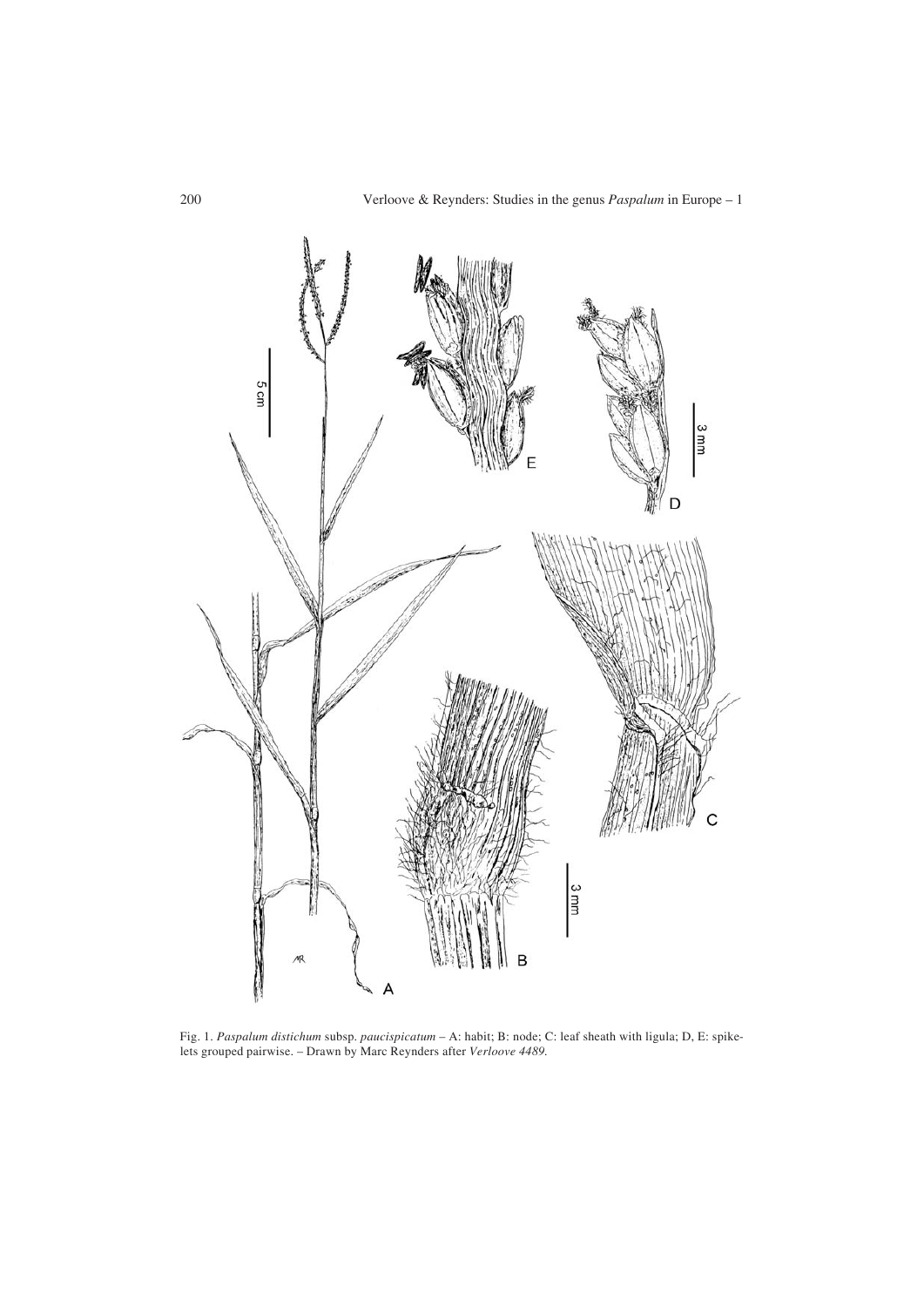Willdenowia 37 – 2007 201

#### **Results**

Our study of numerous collections of *Paspalum* in the past years brought to light several specimens of *P. paucispicatum* (sub *P. dilatatum* Poir., *P. distichum, P. longipilum* Nash and *P. pubiflorum* E. Fourn.) from France. All specimens were collected in the Loire valley but dispersed over an overall distance of more than 200 km with the oldest records dating back at least to 1929 (see below). A bibliographic study revealed that in various publications dealing with the riparian flora of the Loire valley (or covering the French grass flora as a whole; see Kerguélen 1975, 1979), allusion has been made to the aberrant populations of *Paspalum* for many decades (at least since Debray 1942 onwards and most recently by Dupont 2001).

Vasey (1893) described *Paspalum paucispicatum* as a species new to science, based on a collection of E. Palmer from Guadalajara (Mexico). Subsequently it was accepted at specific level by many other authors (e.g., Chase 1929). At present most taxonomists tend to consider *P. paucispicatum* conspecific with the variable *P. distichum* (McVaugh 1983, Beetle 1999, Zuloaga & al. 2003, see on the contrary Espejo Serna & Lopez Ferrari 2000). McVaugh (1983) states that "it does not seem possible to distinguish *P. paucispicatum* [from *P. distichum*] in Nueva Galicia". In Mexico, where both taxa always have co-existed, they probably intergrade. In France, however, both taxa were introduced independently and at various, relatively recent times and their identification usually appears to be clear-cut. Most likely this is due to their relative isolation (*P. distichum* being more concentrated in the southern parts of France) which has prevented an exchange of genes between both taxa so far. It is because of the differences to *P. distichum* that the plants in question cannot be identified with identification keys of any European flora, which has led to the numerous misidentification in the literature and the herbaria.

Since the populations from the Loire river are so characteristic and well differentiated from *P. distichum* (Table 1), they deserve formal taxonomic recognition, perhaps not at specific but surely at subspecific level.

*Paspalum distichum* subsp. *paucispicatum* (Vasey) F. Verloove & M. Reynders, **comb. & stat. nov.** ≡ *Paspalum paucispicatum* Vasey in Contr. U.S. Natl. Herb. 1(8): 281. 1893. Holotype: Mexico, Jalisco, Guadalajara, Jul.-Oct. 1886, *E. Palmer 243* (US 2855772; isotypes: MO 2744753, MO 2739274, P) – Fig. 1.

Stout *rhizomatous perennial,* rooting at the lower nodes, with culms ascending to erect, up to 70 cm high, all nodes distinctly hairy. *Leaf blades* up to 20 cm long and 10 mm wide, softly but densely hairy on adaxial and abaxial side with patent to appressed (usually bulbous-based) hairs, sheaths hairy with patent bulbous-based hairs, ligule membranous, 0.5-1 mm long. *Inflorescence* racemose, usually with 3 (more rarely 2 or 4) erect to ascending branches, these up to 8 cm long, rachis c. 1.5 mm wide. *Spikelets* paired (appearing in 4 rows), 3 mm long, 1.5 mm wide; lower glume usually present, upper glume and sterile lemma equal in length, the upper glume sparsely and shortly pubescent (Fig. 1).

| Table 1. Main diacritic features of <i>Paspalum distichum</i> and <i>P. paucispicatum</i> . |                                                                                                |                                                                     |
|---------------------------------------------------------------------------------------------|------------------------------------------------------------------------------------------------|---------------------------------------------------------------------|
|                                                                                             | P. paucispicatum                                                                               | P. distichum                                                        |
| Culms                                                                                       | ascending to erect                                                                             | usually creeping                                                    |
| Leaves                                                                                      | blades and sheaths pubescent<br>with bulbous-based hairs; blades<br>up to $20 \text{ cm}$ long | blades glabrous, usually up to 12 cm long                           |
| <b>Nodes</b>                                                                                | all densely pubescent                                                                          | those of the flowering stems (not rooting)<br>glabrous              |
| Inflorescence                                                                               | racemose with (2-)3 branches                                                                   | conjugate with 2 branches (very rarely<br>racemose with 3 branches) |
| <b>Spikelets</b>                                                                            | paired throughout                                                                              | solitary (sometimes some paired)                                    |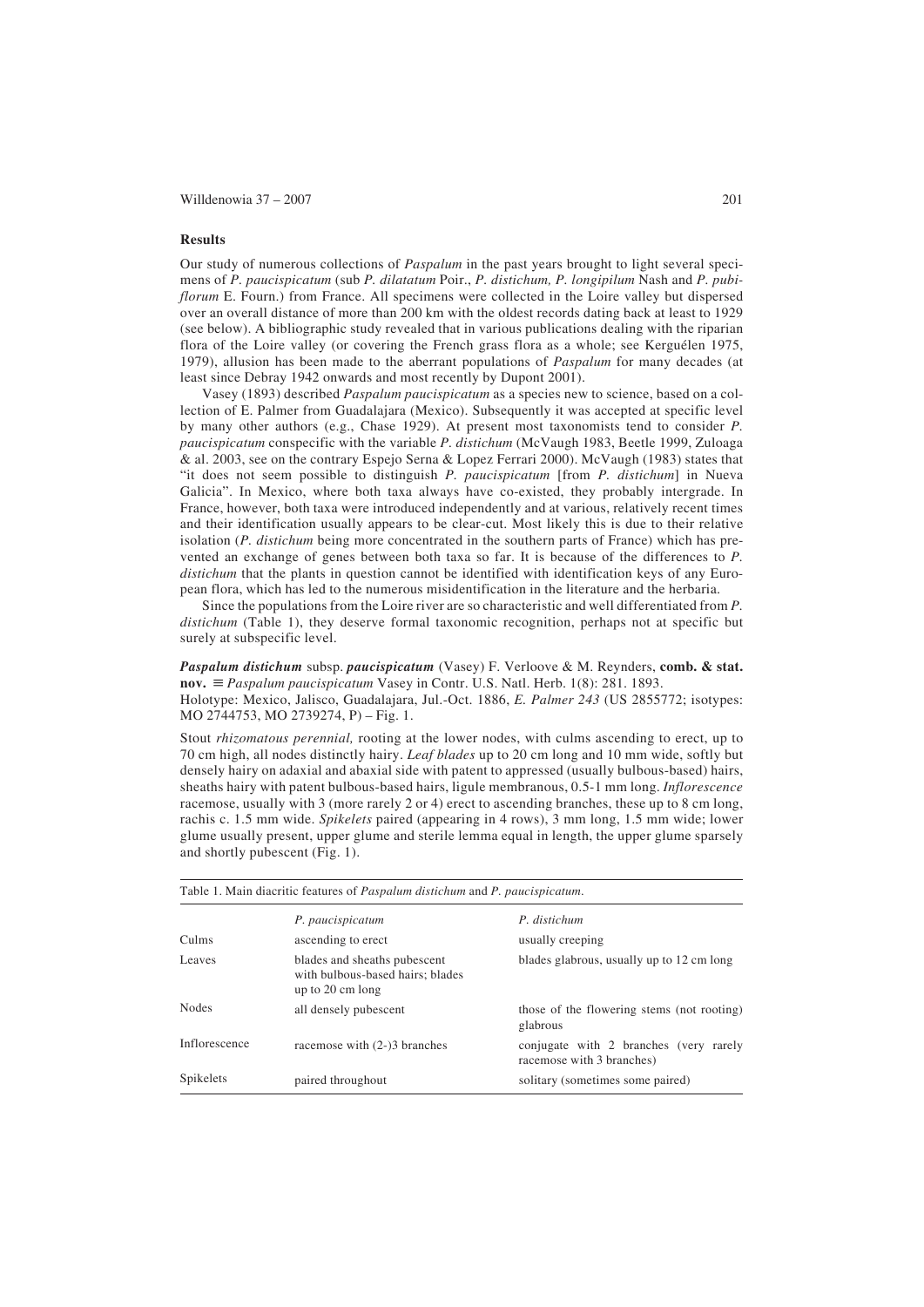*Notes.* – Voucher specimens of *Paspalum paucispicatum* were found in the revised herbaria in the collections of *P. dilatatum*, *P. distichum* and *P. pubiflorum*. With the former it shares the upright, stout habit but the margins of its spikelets are never long-pilose and its spikelets are at least twice as long as broad. In *P. pubiflorum* the lower glume is always absent and the upper glume and sterile lemma are more prominently puberulous. The concerned plants have also been referred to as *P. longipilum* (Debray 1942), a taxon with broadly oval, solitary spikelets. Confusion is more likely with *P. distichum* s.str.; their main diacritic features are compared in Table 1.

In his exhaustive study of the morphology and chorology of *Paspalum distichum* and *P. vaginatum* in France, Debray (1969) already discussed in detail the aberrant plants from the Loire valley. He suggested their close affinity to *P. paucispicatum* but finally rejected this possibility after having studied three sheets of this species from the locus classicus (probably including the isotype held at P). He found two diacritic features distinguishing the latter from the Loire plants: the absence of a lower glume and a much more pronounced puberulence of the sterile lemma. However, "some of the sheets of *Palmer 243*" actually represent *P. pubiflorum* (McVaugh 1983) and so apparently Debray was led astray by misidentified material of *P. pubiflorum,* whereas the plants from the Loire valley perfectly match Vasey's original description of *P. paucispicatum*.

*Distribution history and distribution pattern in France.* – The first confirmed appearance of *Paspalum distichum* subsp. *paucispicatum* in the Loire valley dates back to 1929 when this taxon was found at Tours (which seems to be, indeed, the area of initial introduction). In the same year several other records came to light from the very same area (Varennes-sur-Loire, Sainte-Radegonde-en-Touraine; see Debray 1969) which suggests an introduction well before 1929. Subsequently, this taxon was collected at numerous additional localities downstream (see Debray 1969 and the list of revised specimens below), then it appeared upstream, first, in 1931, around Saumur (1931) and in the following decades up to Chaumont-sur-Loire. This extension



Fig. 2. Distribution of *Paspalum distichum* subsp. *paucispicatum* in the Loire valley.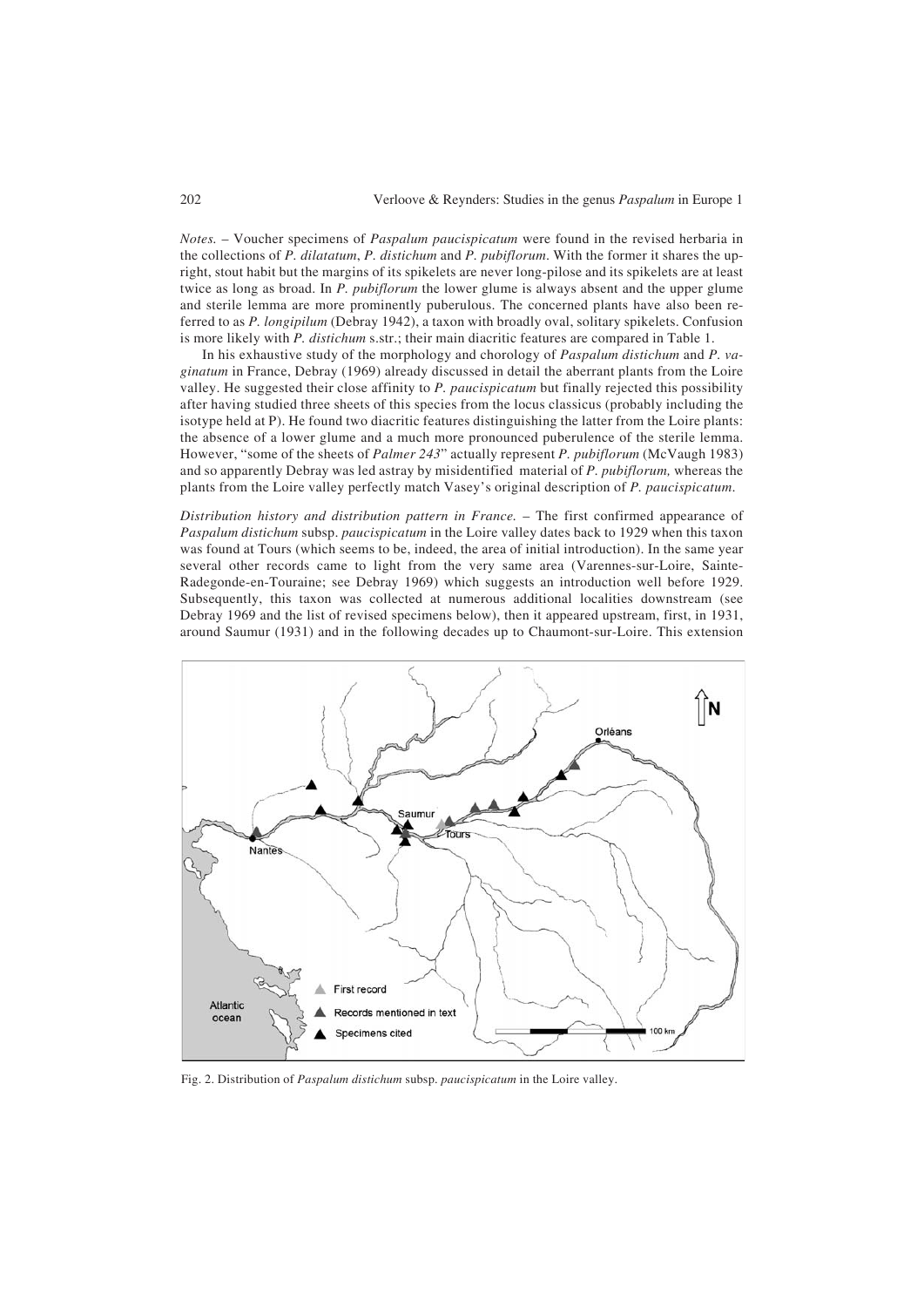# Willdenowia  $37 - 2007$  203

upstream must have been the result of dispersal, for example, by migrating birds and perhaps also through riverine traffic.

After having studied numerous voucher specimens of *Paspalum* from France it became evident that at present *P. distichum* subsp. *paucispicatum* is very well naturalized in the Loire valley (Fig. 2). The range extends at least from Thouaré (Nantes, dep. Loire-Atlantique) in the west upstream to Chaumont-sur-Loire (dep. Loir-et-Cher) in the east, covering an overall distance of 200-250 km. In more recent times it migrated, probably also as a result of ornithochory, to suitable areas away from but close to the Loire river: in 1975 plants were collected along the Maine river near Angers and in 1993 on the borders of the "Etang de la Provostière" near Riaillé.

*Paspalum distichum* subsp. *paucispicatum* is likely to occur elsewhere in the aforementioned area but at present seems to be absent upstream from Chaumont-sur-Loire (negative observations by the first author in the past years around Blois, Beaugency, Orléans, Jargeau, etc.).

From the studied material *Paspalum distichum* subsp. *paucispicatum* is clearly restricted to riparian habitats (river banks, less frequently lake shores), usually on wet, sandy and rather euthropic soils. Plants were regularly seen in open, shallow water. Thus subsp. *paucispicatum* seems to prefer similar habitats as subsp. *distichum.* Similarly with subsp. *distichum,* subsp. *paucispicatum* sometimes tends to form almost pure, monospecific stands and both also seem to share a local tendency towards invasive behaviour.

*Specimens seen.* – France: Indre-et-Loire: Amboise, graviers de la Loire, 15.8.1971, *P. Sotiaux* (BR). – Loir-et-Cher: Veuves, Loire, 15.8.1971, *Sotiaux* (BR); Monteaux (NE of Amboise), sandy border of Loire river, 13.8.2000, *F. Verloove 4489* (BR, LG, herb. Verloove). – Loire-Atlantique: Près du Pont Ancénis, berges de la Loire, 27.8.1975, *H. G. Rabyns 4282* (BR); Riaillé, étang de la Provostière, 8.7.1993, *P. Dupont* (LG). – Maine-et-Loire: Saumur, berges de la Loire, pas rare (déjà observé à Saumur en 1941 par M. M. Debray), 21. & 30.8.1962, *E. Contré (Soc. Fr. Ech. Pl. Vasc. 4183)* (BR); La Croix-de-la-Vaulte, près de Saumur, alluvions de la rive droite de la Loire, 25.8.1962, *H. Bouby 5796ter* (P); Saumur, en amont du pont du chemin de fer, alluvions de la rive gauche de la Loire, 30.8.1962, *H. Bouby 5796* (P); Angers, rives vaseuses du Maine, 26.8.1975, *L. Delvosalle* (LG).

### **Key to the naturalized taxa of** *Paspalum* **in France**

An additional taxon, *Paspalum setaceum* Michx., was collected as an ephemeral adventive around Marseille in the 19th century (BR!) and is not included in the identification key.

- Densely caespitose perennial without stolons; inflorescence racemose with 2-7 branches; margins of lower lemma and upper glume densely pilose ......... *P. dilatatum*
- Stoloniferous-rhizomatous perennial; inflorescence conjugate or racemose with up to 3 branches; margins of lower lemma and upper glume not densely pilose . . . . . . . . 2
- 2. Upper glume glabrous on the back; lower glume always absent . . . . . . *P. vaginatum* – Upper glume sparsely short pubescent on the back; lower glume well developed, at least in
- some spikelets . . . . . . . . . . . . . . . . . . . . . . . . . . . . . . . 3
- 3. Inflorescence racemose with (2-)3 branches; spikelets paired; all nodes densely hairy; leaf blades and sheaths pubescent with bulbous-based hairs; culms ascending to erect . . . . . ....................... *P. distichum* subsp. *paucispicatum*
- Inflorescence usually conjugate; spikelets usually solitary; nodes of the flowering stems glabrous; leaf blades and sheaths glabrous; culms usually creeping . . . . . . . . . . ......................... *P. distichum* subsp. *distichum*

# **Acknowledgements**

We thank the curators of the herbaria BR, GENT, LG and P for providing relevant herbarium collections on loan. Prof. J. Lambinon provided useful annotations and suggestions.